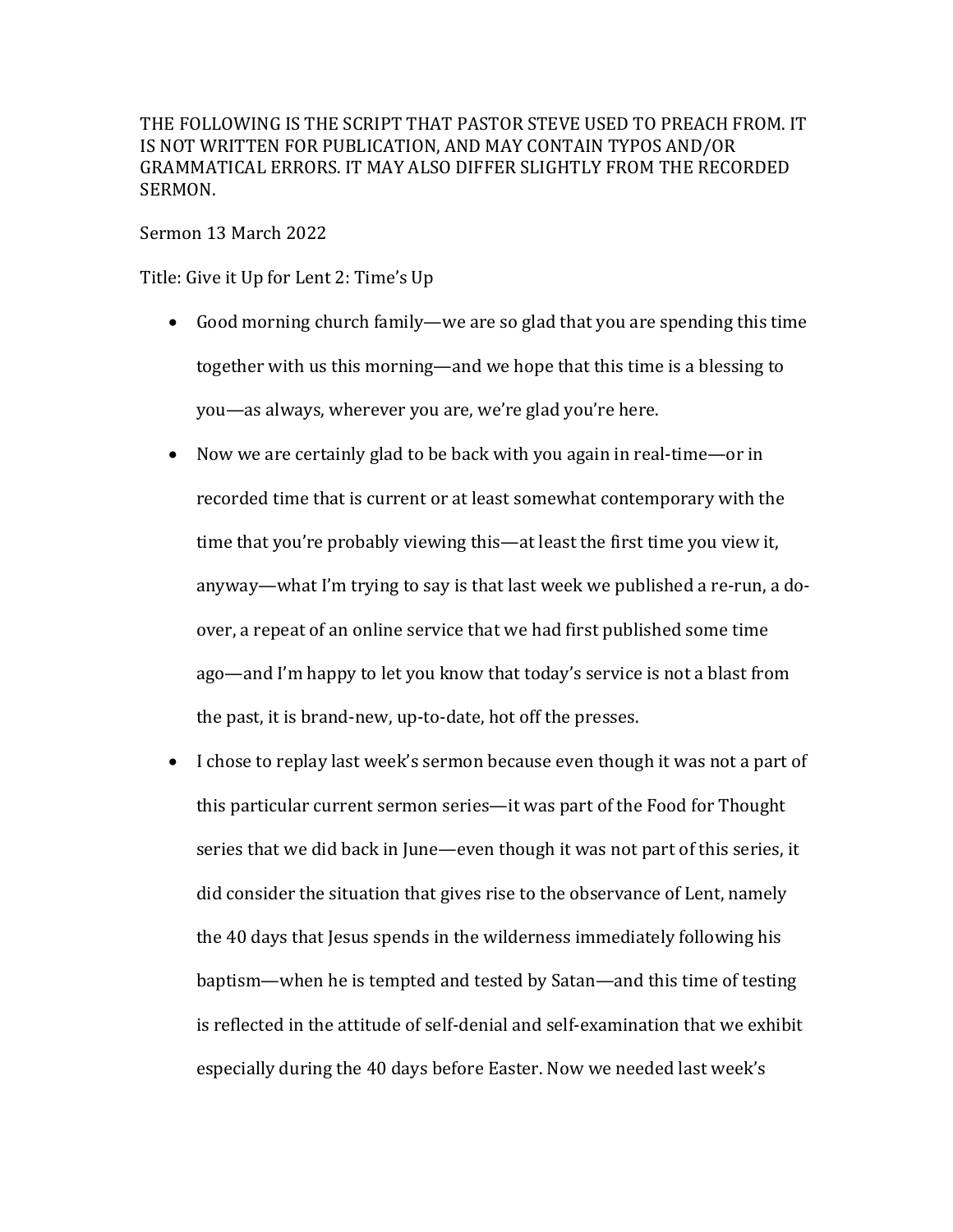sermon because we were unable to produce a new online service—and the reason we were unable to do that was because after 2 years of avoiding it, COVID finally paid a visit to our house. Despite all our efforts over these many months, that virus saw an opportunity—an opening, however momentary, through our preventive measures, a time when we might be exposed—and at that moment, it took that opportunity—and it didn't matter how long we had avoided infection in the past—what mattered was that at some point, and we will probably never know just when it happened, but at some point the conditions were right for that little virus to take hold—the time was right—and I read this week that infections have been increasing all over the last month or so, I saw that COVID rates in Largs and Millport had doubled in the last fortnight—and that's not hard to believe, either, we know of so many in our community and in our church family who have succumbed to infection recently—and from what we've heard, thankfully most folks have not been particularly unwell—in any other time we might just think we had a little cold or felt a little under the weather—but in these times we are currently living in, we know that infections with COVID have risen primarily because people are testing—Pastor Tasha and I have been testing at least once, sometimes 2 or 3 times every day—I am all-too- well-acquainted with that little swab that you stick up your nose—better acquainted than I ever wanted to be and let me tell you I cannot wait until these days of testing are over—but because we all get tested, because we participate in that exercise of self-examination, even though it's unpleasant, even painful sometimes—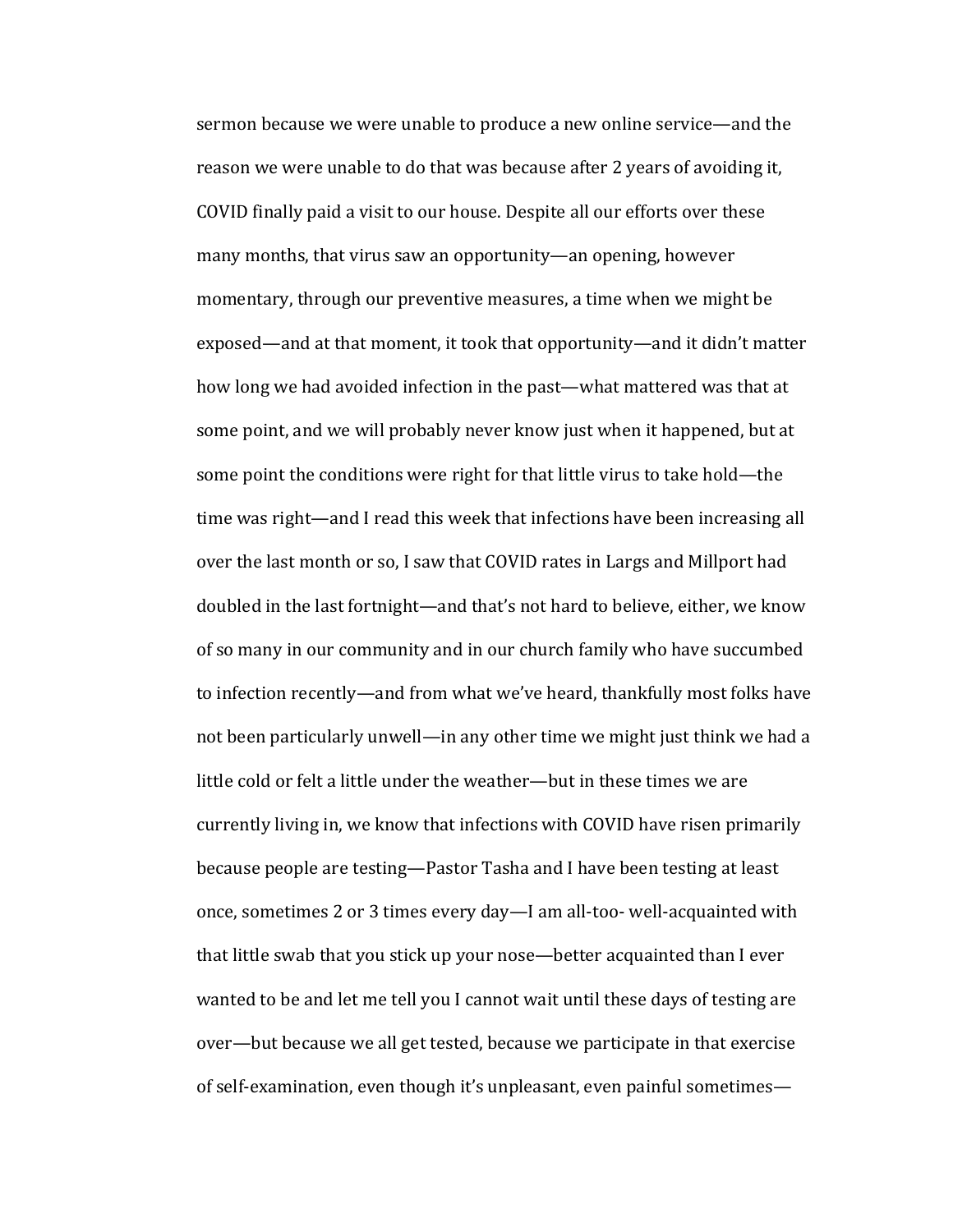because of that test then we don't have to wonder whether our condition is allergies or a cold or nothing at all-because when we are tested our condition is revealed—it is proven whether we are positive or negative, infected or uninfected—and we certainly appreciate your willingness to put yourself to the test during these times, because it is something that we do not just for ourselves, but for the sake of others as well.

• Now we have heard over the last 2 weeks, 2 versions of Jesus' time of testing in the wilderness—we began by looking at the gospel of Mark and we saw how in his first chapter, Mark briefly describes the 40 days that Jesus spends in the wilderness with Satan and the angels and the wild beasts—out there all by himself—and we saw that Mark doesn't give us the kind of detail that Matthew does—Matthew tells us about Jesus' fasting and the 3 temptations that Satan presents him with—the temptation to turn stones into bread, the temptation to put God to the test by putting himself in grave danger and expecting that God will get him out of it and finally the temptation to possess power over all the world and its wealth. That's in chapter 4 of Matthew's gospel, and in chapter 4 of Luke's gospel we find pretty much the same narrative—there are some differences but basically the same things are described by Luke—he reverses the order of the second and third temptations—but as we consider Luke's retelling of these events, I would like us this morning, as we also consider this time that we are in, these 40 days called Lent—during this time-- I would like to suggest 3 things that these 13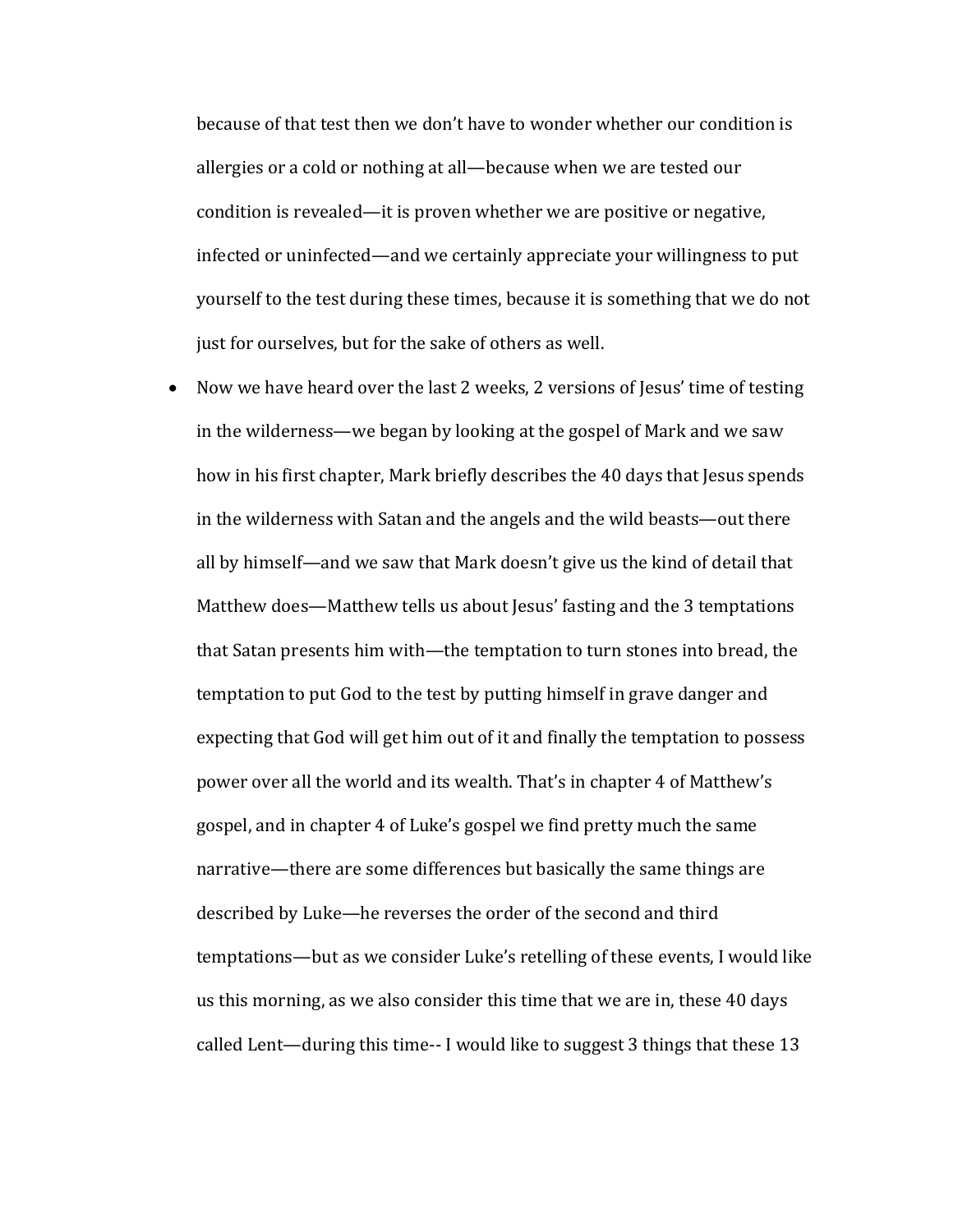verses have to say to us about time—about time and timing—and so today's sermon is entitled "Time's Up"-

- Our first sermon in this series was called "give it up" and you'll notice that we return again and again in this series to phrases containing the word "up" watch for them as we go along—as we work our way toward Palm and Passion Sunday when Jesus is "lifted up," and then on to Easter when Jesus is triumphantly "raised up." But today's sermon is called "time's up" because we're going to think for a little while about time—about time and timing. And as I said, I want to suggest 3 points about time that arise out of a reading of this passage of scripture and that I believe the Holy Spirit is leading me to share with you this morning.
- The first point is this—number 1:
- Our opinions and priorities do not determine God's timing.
- Now before you respond with, "but God answers our prayers and provides for us and knows what we need even before we ask" I want to clarify that I am not suggesting that our needs and our feelings and our situations and our prayers do not influence God's timing, but they do not determine God's timing—that whole "name it and claim it/call it and haul it" idea doesn't always work out—that is, sometimes we may want something to happen we may earnestly desire something-- and what we want may be a good and a right and a beneficial thing, and sometimes we may have a particular NEED, or someone else may—and it may be an urgent need, we may be starving or in danger—living in the midst of a war-torn country—it may seem to us that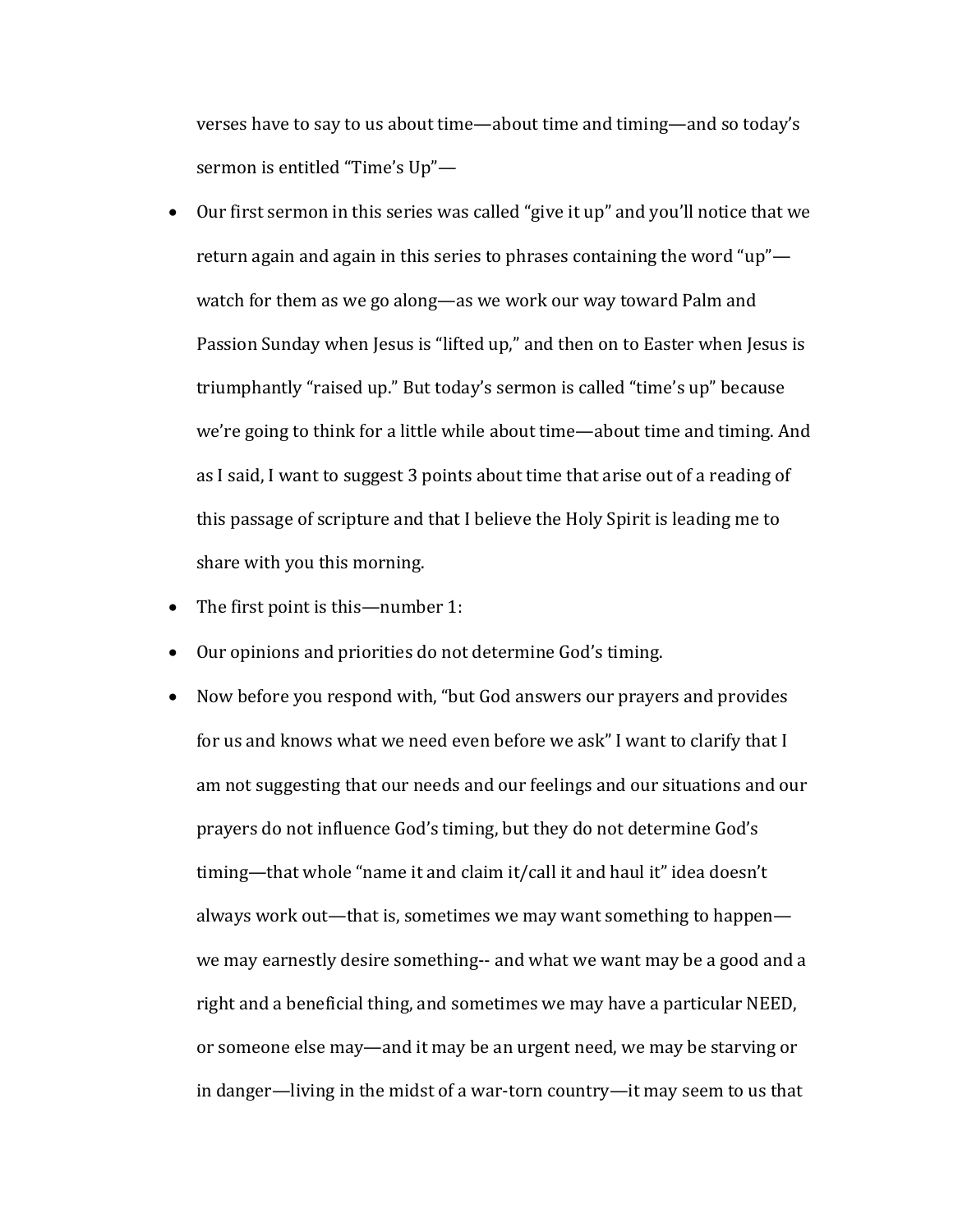our situation is an absolute priority—that something needs to be done right now—time is of the essence—but sometimes the Holy Spirit says wait sometimes God's timing says just hang on—but in those times the Spirit also gives us the strength and the peace and the patience to endure a little while, and then to endure a little while longer, and then to endure a little while longer—that's peace that passes understanding—that's joy unspeakable and full of glory-- the half has never yet been told—

• Let me give you a couple of examples of what I'm talking about here—now we heard in last week's sermon about how Jesus' baptism marks the beginning of his earthly ministry—a ministry that's only going to last a relatively short time—just two or three years—just two or three years to accomplish the most important mission that any human has ever been called to—and we know from what Luke told us back in chapter 2 of his gospel that Jesus was eager to get started—and so when he was 12 he stayed behind when his family visited Jerusalem and just about scared his parents half to death when they realized he wasn't travelling with them—and when Mary finds him in the temple and asks him why he's treated them this way, in the King James Version he responds "did you not know that I must be about my Father's business?"—He's saying, "look, I'm 12 years old now, I've got things I need to do—time's a wastin'—the clock is ticking"—he is ready to get moving—but Mary takes him back to Nazareth because he's still got some growing up to do—that's what Luke tells us—that he grew in wisdom—he increased in wisdom and in years and in divine and human favour—and as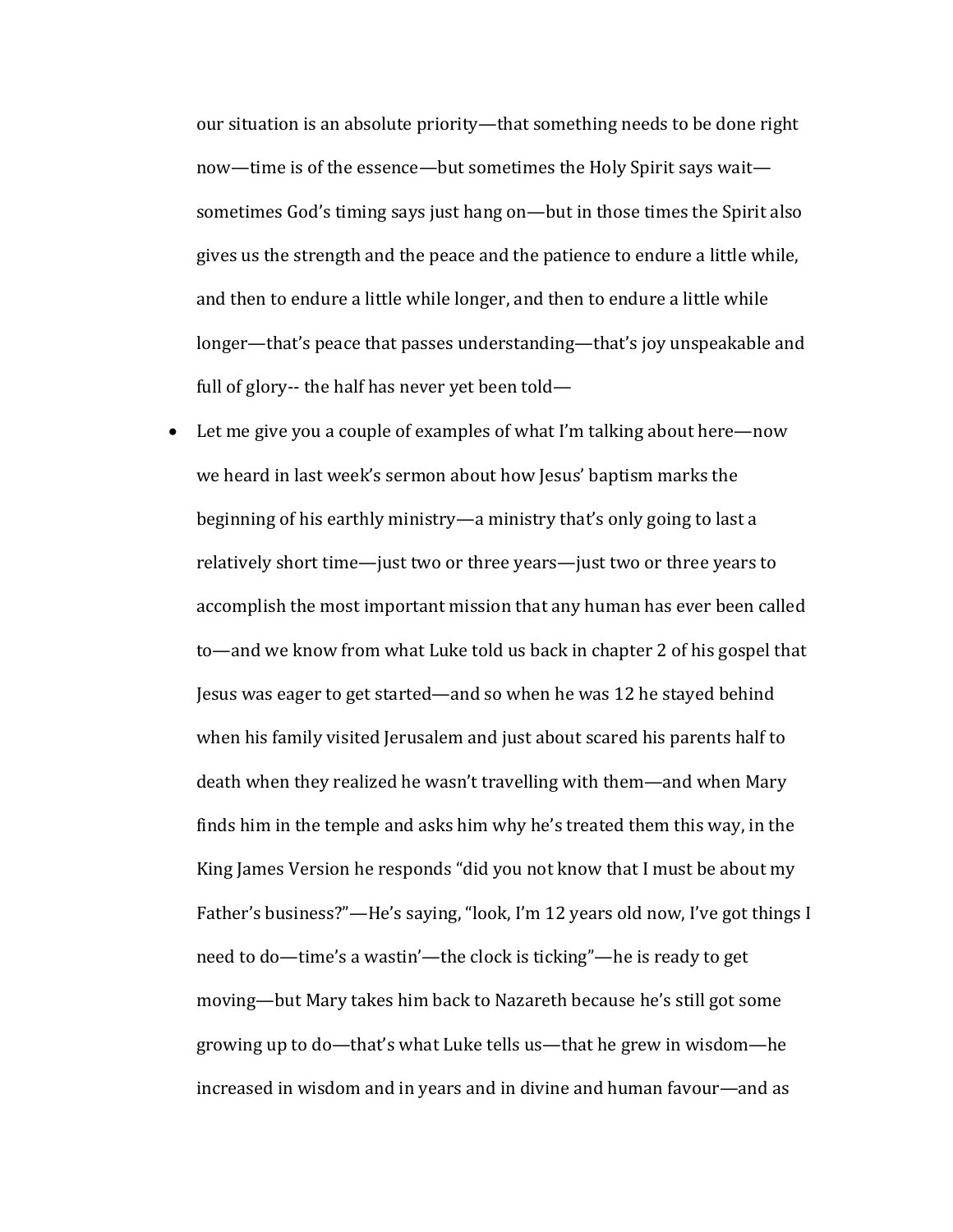we said in our last Second Helping, that fact—the fact that Jesus needed to mature, needed to grow in wisdom ought to come as a great comfort to all of us—because if Jesus could increase in wisdom and in divine favour—if Jesus had to grow and mature, then how much more so do we have to—and so when we look back on things that we've said or done that might have been less than beneficial, less than wise, less than full of grace during those times when we were put to the test—we need not feel embarrassed or inadequate—as long as we're growing and maturing and getting stronger and times of testing are times that make us mature and grow in our faith

- but Jesus was eager to get his ministry started as a 12 year old and then years later when he is baptized, it looks like things are really about to start happening—and the first thing the Spirit does is to drive him into the wilderness for 40 days—to wait—to prepare—to be tested—and from a human perspective if we were in Jesus' situation we might be tempted to complain and think that our time was being wasted out there in the wilderness when we had important things to do, when we had places to belike the children of Israel on their way to the Promised Land we might begin to murmur and wonder if we were just wasting away out in the middle of nowhere—wonder if we were ever going to get where we're going-- but the truth is that when we are truly led by the Spirit, no time is ever wasted
- In the wilderness we see Jesus hungry—starving even, having fasted for 40 days—in very real physical need—eating is a priority—it needs to happen—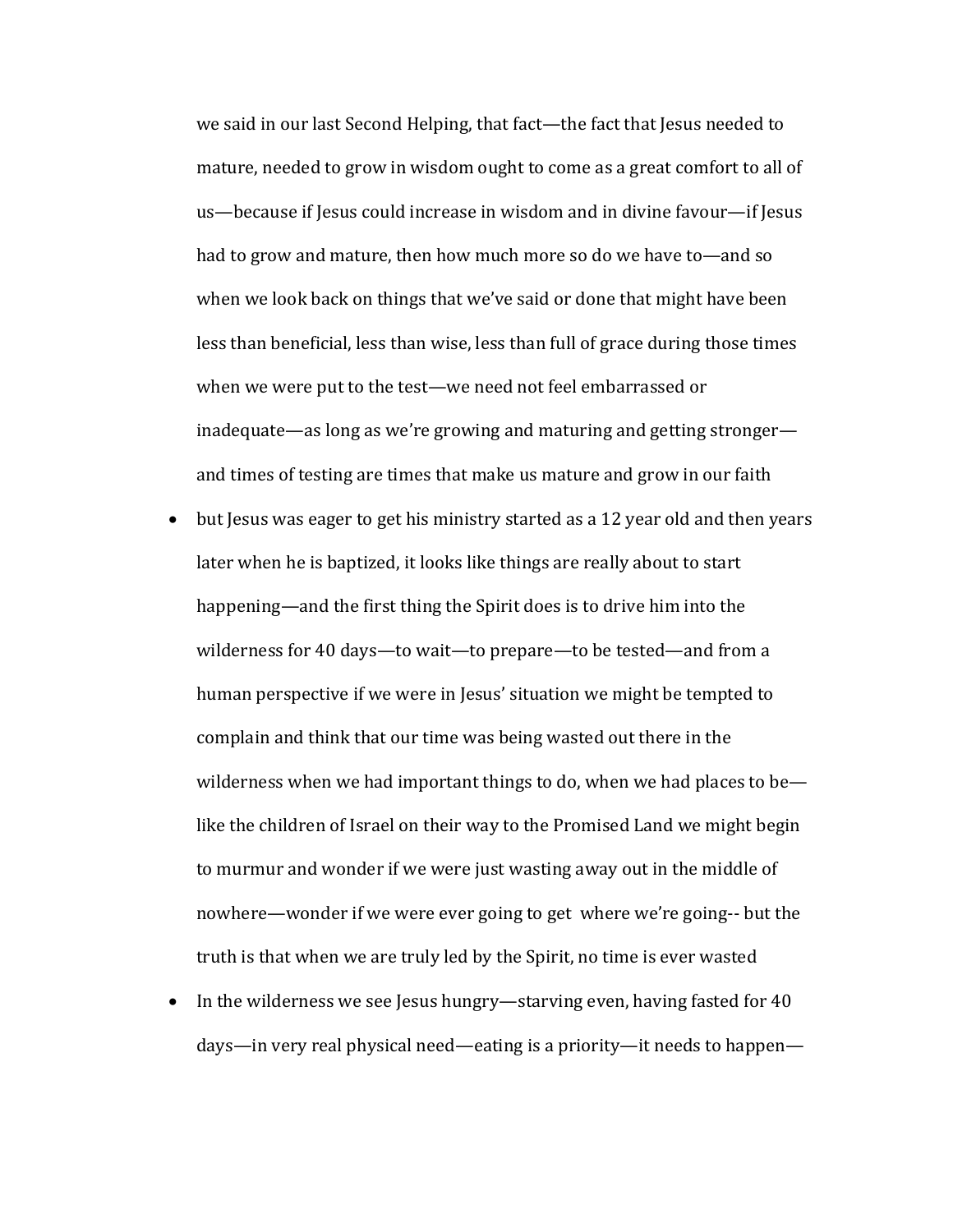but not yet—the Spirit says wait—because Jesus' physical priorities are not the determining factor in God's timing here-

- Jesus' actions and his attitude are in stark contrast to the actions and attitudes of some of the Hebrew people who wandered in the wilderness for 40 years—those who complained to God and to Moses—we had it good back there in Egypt but now you've brought us out here to starve!
- In the wilderness—in the time of testing-- it's easy to get fixated on the physical—the temporary—on things like food and shelter and comforts and things—all these things that we get so concerned about—these things that we worry about—and so Jesus tells his followers not to be concerned with all these things, even those things that we desperately need, because God knows what we need—Jesus said seek ye first the Kingdom of God and all these things—all these things will be added unto you—when the time is right there will come a time to feast, but when we're in the wilderness it's a time to fast, to remember what really matters--- and these 40 days of Lent are a time to remember what really matters. These 40 days of Lent are a time to remember that our opinions and priorities do not determine when the time is right—the final say lies with the Spirit—our opinions and priorities do not determine God's timing
- Now for our second point we look to a phrase that is unique to Luke's version of this narrative, and we find it in verse 13, where Luke writes about the end of these 40 days in the wilderness—and there he says "When the devil had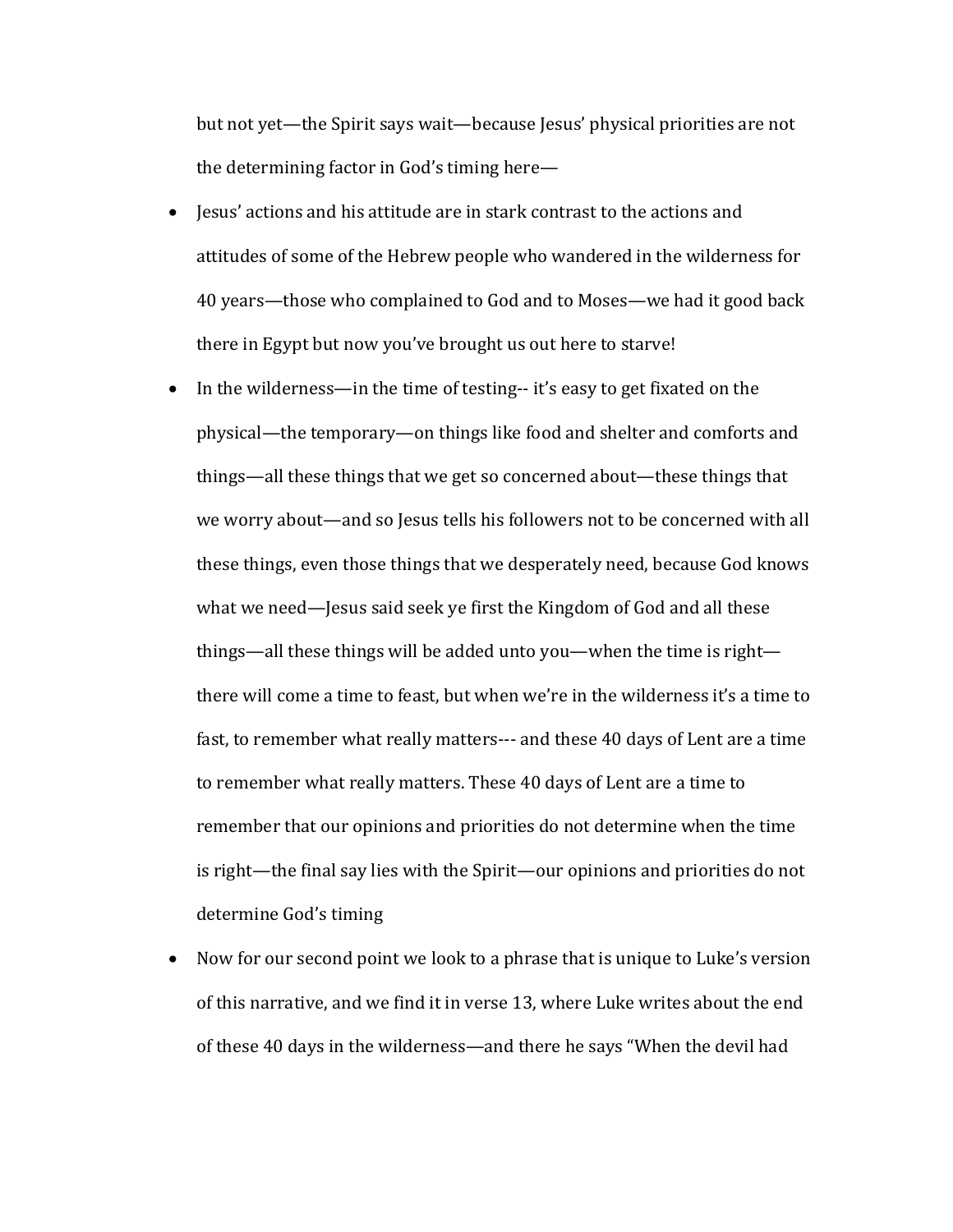finished every test, he departed from him until an opportune time." The Greek there is *kairos*—an opportune time.

- Now that sounds pretty ominous, doesn't it? We can almost imagine Satan, the devil, the tempter himself, taking his leave of Jesus but saying, "you win this round, but I'll be back—you just wait"—and so Luke's reader might expect another direct confrontation between Jesus and the Devil, but it doesn't happen in Luke's gospel—but we certainly do find Jesus saying "Get thee behind me Satan" when Peter rebukes him for talking about how he's going to have to suffer—and in chapter 22 Luke tells us that Satan enters into Judas Iscariot just before he goes to the police and makes a deal with them to betray Jesus—and so even though we may not see another direct face to face encounter between the devil and Jesus in Luke's gospel, we certainly do see the devil taking advantage of some opportune times—some opportunities that arise and enable him to exploit human weakness—to thwart preventative measures and infect his target—and certainly this is what the devil has been attempting to do in the wilderness in chapter 4, though unsuccessfully—he has been attempting to exploit an opportunity, to find a time when Jesus lets his guard down, and even though he is unsuccessful, Luke demonstrates to us the *modus operandi* of the Evil One, the way Satan works—and that brings us to our second point and it's this: the Devil appears at opportune times.
- The Devil appears at opportune times.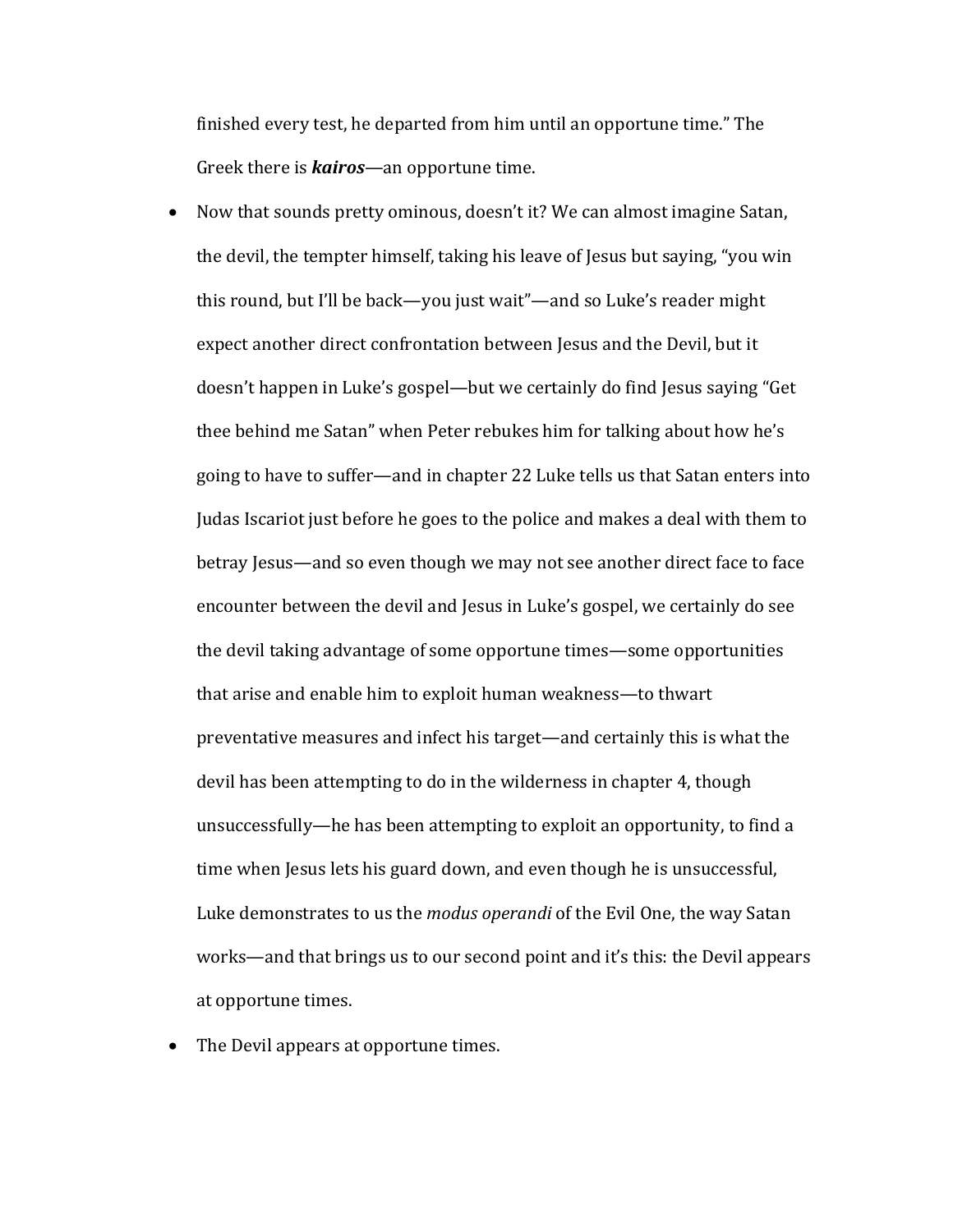- And if we imagine ourselves in Jesus' place there in the wilderness, no people around anywhere, it's not too difficult to imagine how Jesus might have responded differently to the Devil's offers—if we had been without food for 40 days, and we had the ability to turn stones into bread, we could rationalize why that might not be a bad idea—after all, we're starving here, and what's the harm, after all? Nobody gets hurt and we are in need, severe need, we could starve out here if we don't eat. We have an opportunity here to satisfy ourselves, to take care of ourselves—it only makes sense that we would do so—see that's how the Devil uses opportune times—the things that we are tempted by don't always look like outright sin and evil—sometimes they look like rational, practical choices—an opportunity that we can't pass up—an offer we can't refuse—it's just a little bread—and we need bread what's the harm?
- But we can also rationalize big opportunities—not just little ones—and so we can imagine ourselves in Jesus' place also thinking about that second temptation—I could have the wealth of the world—fame and fortune and power—globally—think of all that I could do—think of all the good I could do—I could end poverty and feed the hungry and cure cancer—have you ever heard anybody talk about what they would do if they won the lotteryor if they were as rich as Bill Gates or Elon Musk or Jeff Bezos—what an opportunity—and the bigger the profit, the easier it becomes to justify and rationalize actions that are unethical and inhumane and harmful and exploitative and evil in order to get that reward—oh sure, maybe I'm a little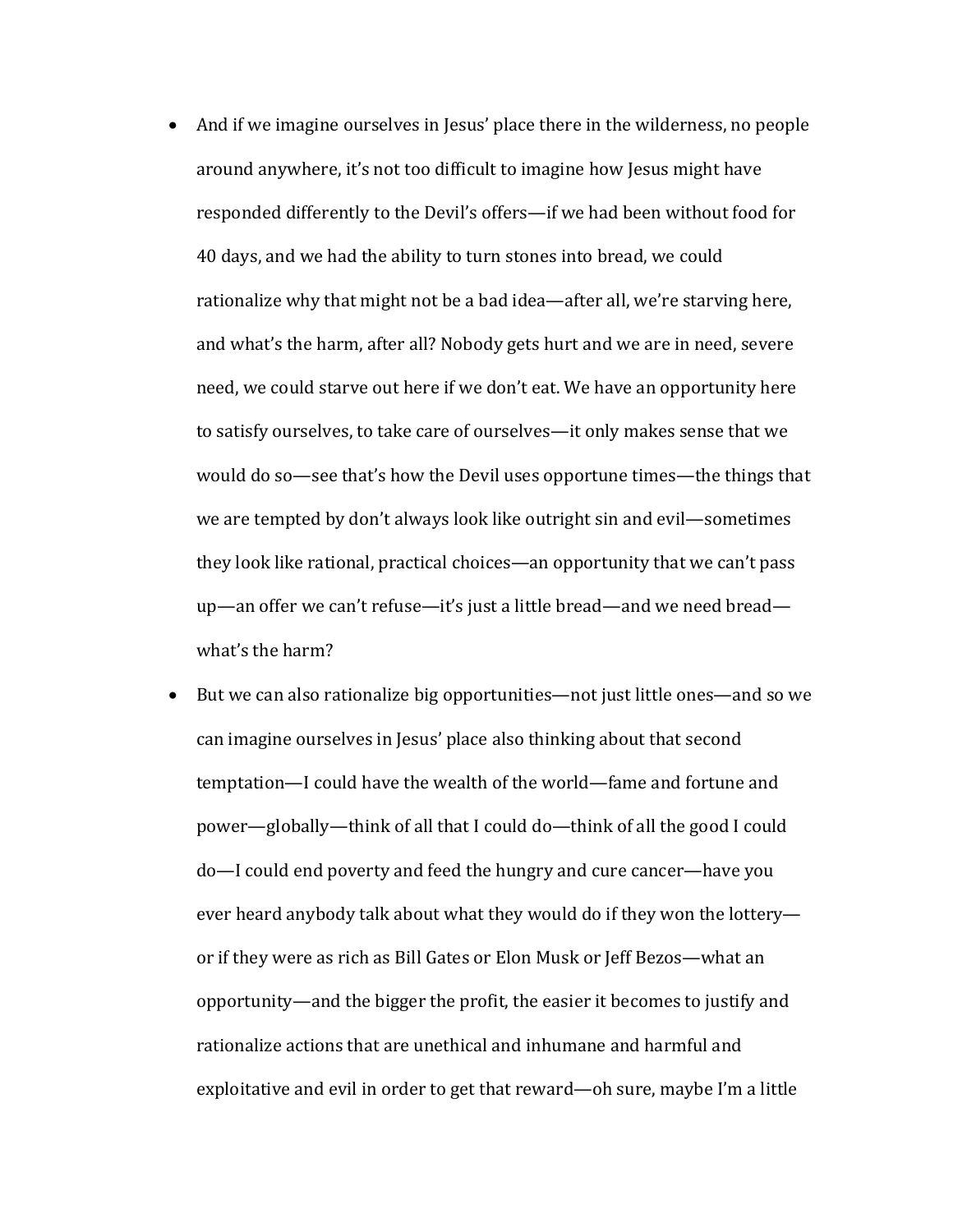uncomfortable and feel a little guilty about the fact that my company uses slave labour or causes sickness and death or pollutes God's creation, but think about all the merchandise we produce—think about all the money we make---what if you were given an opportunity like that? Could you turn it down? Might be tempting not to.

- In his third temptation, the Devil takes the opportunity to question who Jesus is—to dig a little bit at his ego—and so the Devil says IF you are the Son of God, jump off the top of this temple and see if God protects you—can you imagine being in that position? For many of us it would be difficult not to bow up and say "how dare you question my identity? I'll show you who I am—God said He'd protect me and He will—so watch this—faith over fear!"
- Oh we've heard that a few times over the last couple of years or so haven't we? Faith over fear! I'm not wearing that mask or worrying about that Coronavirus—I'm a child of the Great Physician—meanwhile people were filling the intensive care units and folks were losing their grandparents and their wives and husbands and Moms and Dads because of people's foolishness when if they'd have just opened their Bibles they'd have seen that Jesus Himself said "don't put the lord your God to the test."
- But the Devil uses opportune times—times when we might think we have an opportunity to gain something that we need, or something that we desire, or to elevate ourselves above other people—times when we think "this is no big deal, no one will ever find out, this isn't hurting anyone—what happens in Vegas stays in Vegas—my wife will never know, or my husband or my kids or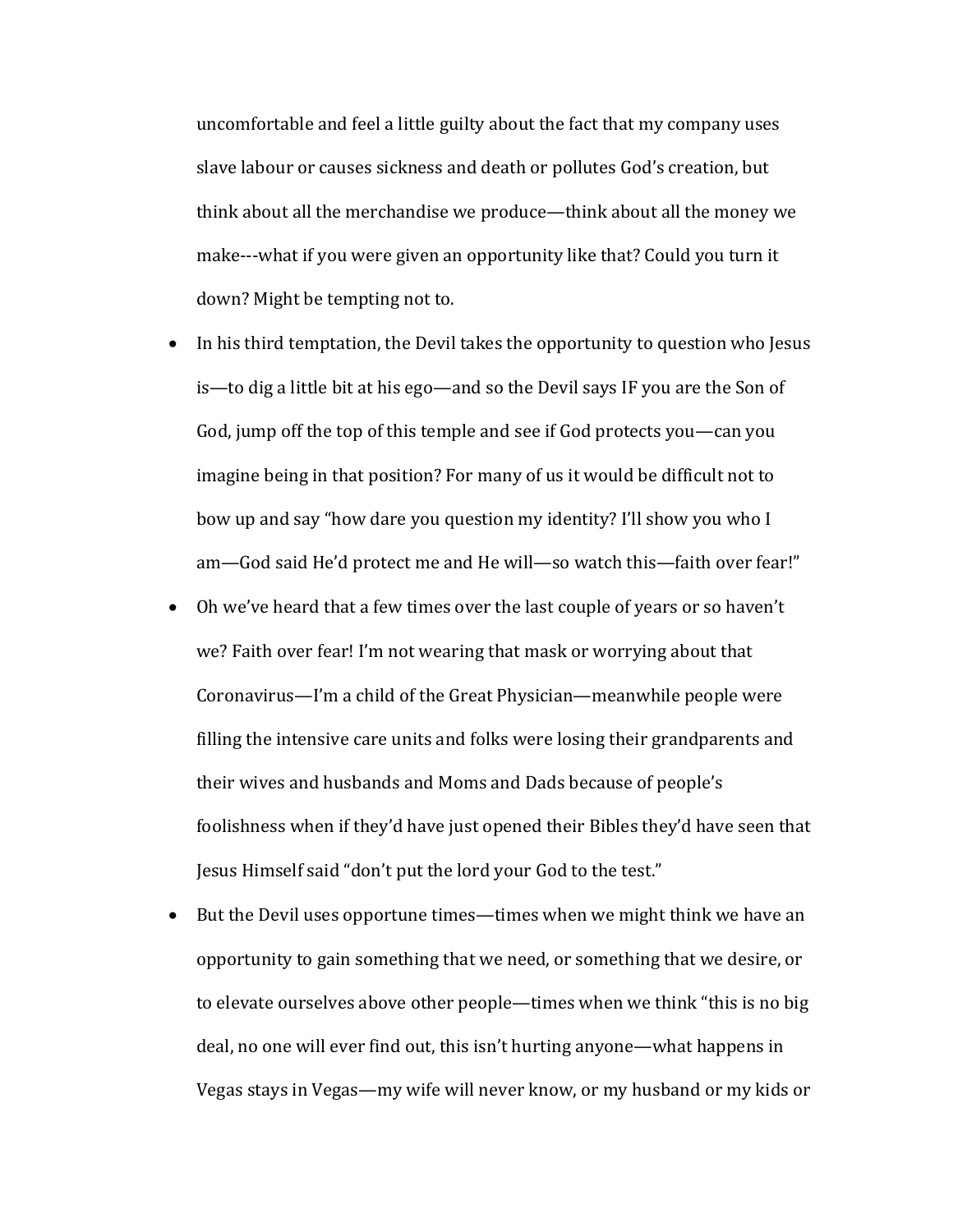my friends or my pastor—it's just a little white lie, everybody does it maybe it's unethical but it's highly profitable and I need the money—I deserve this" -

- the Devil has been using opportune times since the beginning—since the Garden of Eden—doesn't that fruit look good? You know it's delicious—and it's not going to kill you—why should you go without? You've gotta eat—and you'll be like God!
- I read about an opportune time in Ukraine recently—Pastor Andriy Takhtay, who pastors a Nazarene church in Kyiv, wrote on social media that soon after the war started—when the bombs started dropping and buildings falling-some drivers increased the price of a ride in their taxis to the trainstation 7 times—charged 7 times as much as they had just the week before—why? Because people were desperate—they'd pay whatever they had to—why not take advantage? Why not seize the opportunity? Pastor Takhtay didn't mince words—he wrote "What kind of a beast do you have to be to inflate taxi prices by 7 times during the war?"
- When things get tough—when people get tested—during times of stress and war and disaster—these are opportune times for evil—times when people start thinking about what they have to gain from the situation, how they can exploit and take advantage—but times of testing are not only opportune times for evil, they can be opportune times for good—times when folks don't just think about themselves and what they can gain but they think about others—a time when folks open their homes to their neighbours whose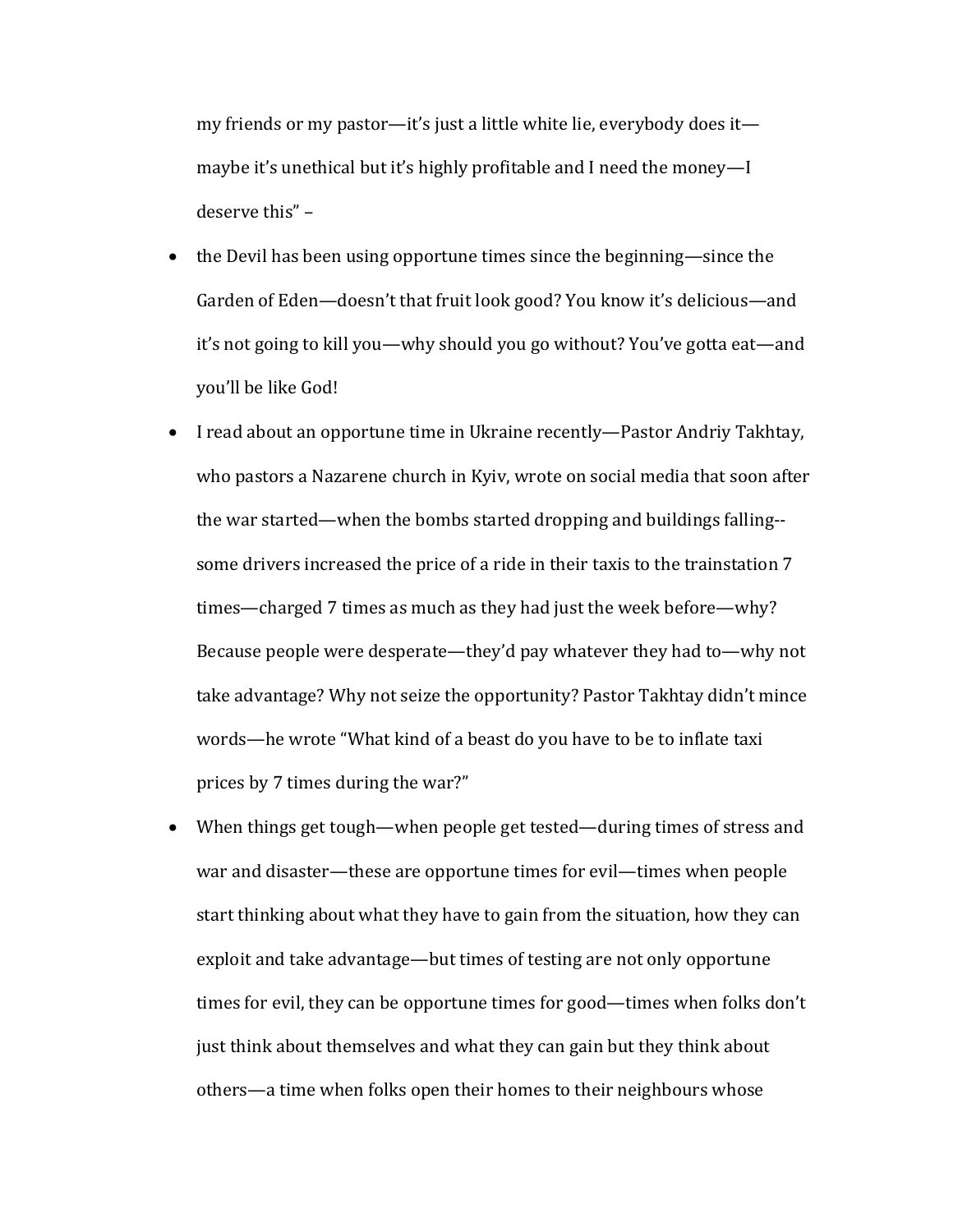homes have been destroyed, when people like Pastor Takhtay deliver food and medicine to those who can't leave their homes, when folks leave baby strollers at a train station in Poland so refugee mothers don't have to carry their children as they flee for their lives-

- And at these opportune times—these times of testing—we are all, each one of us faced with a choice—whether or not we just going to think about ourselves—about our own needs and wants and desires and egos—that's what the Devil is hoping for when he tests Jesus in the wilderness
- Jesus has an opportunity to relieve his physical hunger; to gain the wealth of the world; to be saved from death and harm and prove who He is—notice how these are all centered on the self? These are opportunities to be selfish-but these are also opportunities to prove his condition, his selflessness, to give up his own immediate priorities to the priorities of the Kingdom—to demonstrate his worthiness and commitment to the direction of the Spiritto choose the eternal over the temporal—opportunities to choose things that are infinite over those that are finite—the ways of heaven rather than the way of the world—and in times of testing we too have the same opportunity—the Devil may appear at opportune times but scripture tells us "resist the devil and he will flee"—but it will take some time and some testing before he does—might take 40 days—maybe more—
- 1 Peter chapter 5, beginning with verse 8 tells us: Discipline yourselves, keep alert. Like a roaring lion your adversary the devil prowls around, looking for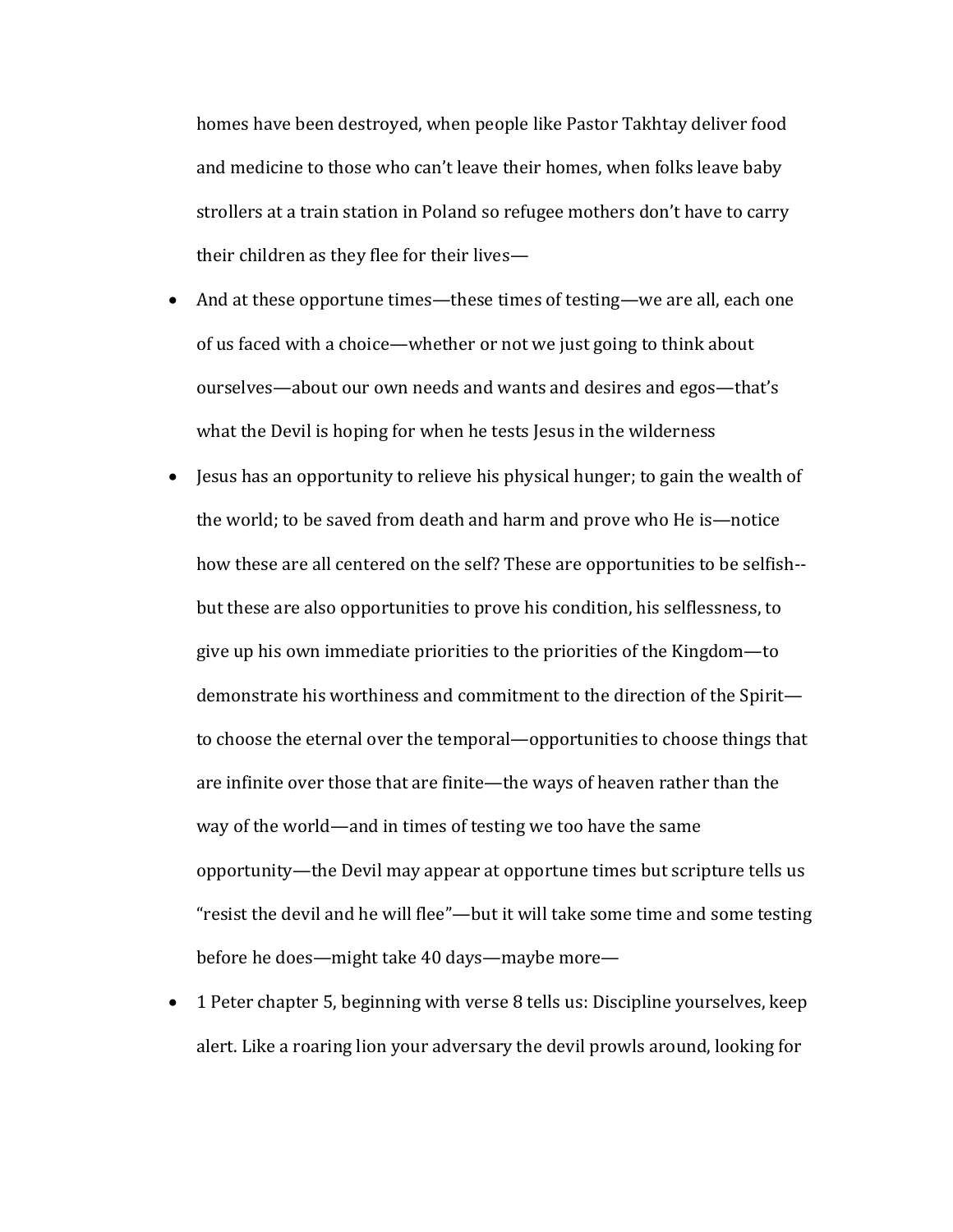someone to devour. -waiting for opportune times-so what do we need to do? verse 9 tells us

- 9 Resist him, steadfast in your faith, for you know that your brothers and sisters in all the world are undergoing the same kinds of suffering.
- And here comes the promise—verse 10 And after you have suffered for a little while, the God of all grace, who has called you to his eternal glory in Christ, will himself restore, support, strengthen, and establish you.
- That's the good news right there--Those opportune times when the Devil tests us don't last forever—but on the other hand, neither do we—and that's my last point about time, and it's simply this: our time is limited.
- We began the 40 days of Lent on Ash Wednesday, when in Nazarene and other Christian churches all over the world we are reminded of our mortality—when the ashes are applied with the words "remember that you are dust and to dust you shall return"—and so during this time we remember that our time on this earth is not unlimited—that we are finite and death is a certainty—and so as we look toward the celebration of the resurrection on Easter Sunday, the finite 40 days of Lent remind us of the finite span of each of our lives—we are faced with the cold reality of the fact that we do not have all the time in the world—as the book of James puts it, life is a vapour that appears for a little while and then vanishes away
- And that fact is part of the reason that John Wesley was so concerned, some might say obsessed, with "redeeming the time"—making the most of the days and months and years that God gives to each one of us—because one of these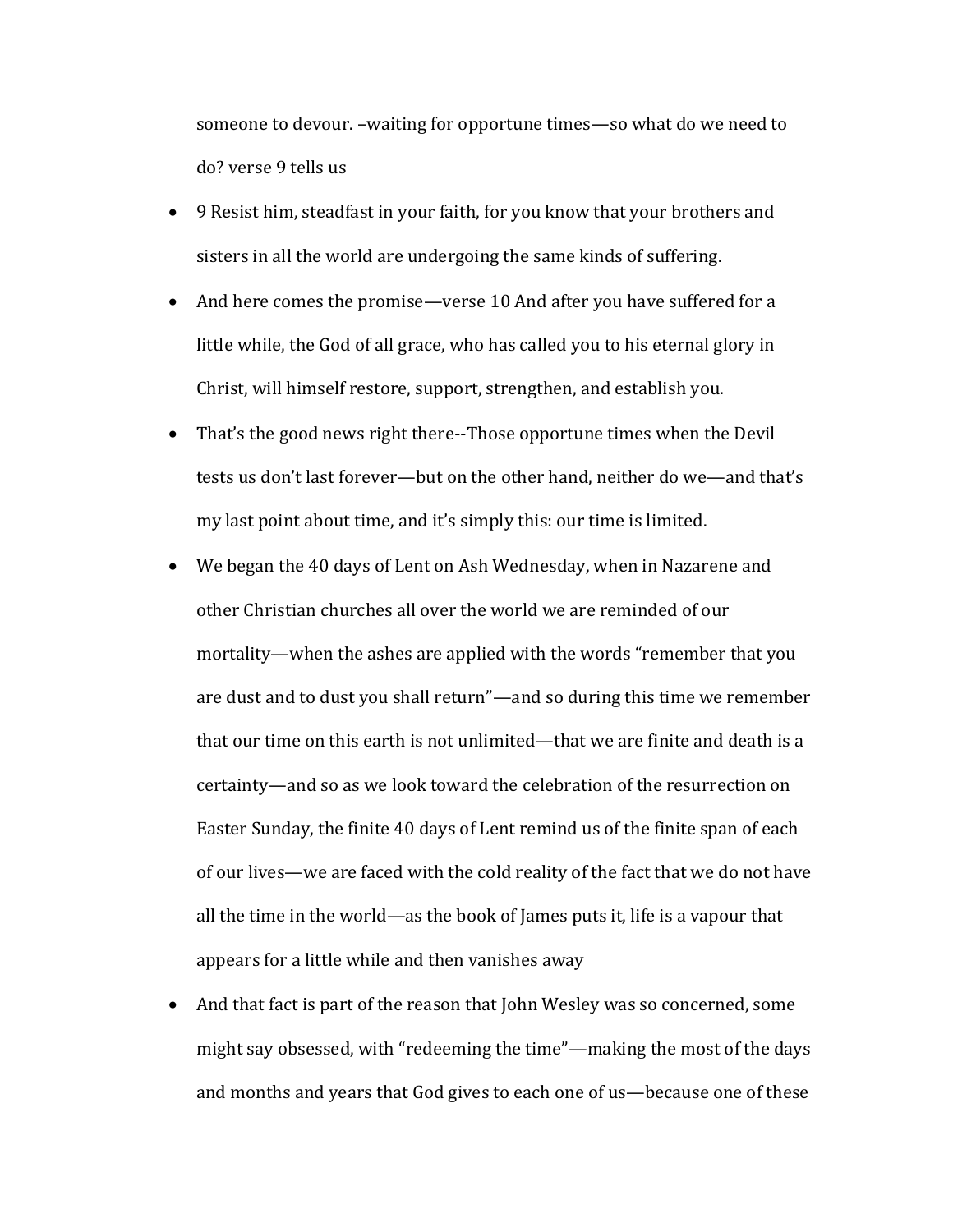days, time is going to run out, and the opportunity to decide for ourselves how we will spend each moment of our lives will be forever past

- A few weeks ago, at Ian Morrison's celebration of life, Rev. Anne Goodwin shared a poem with us—it was called "The Dash." It was written by Linda Ellis and I want to share with you just the first 2 stanzas—the poet writes:
	- $\circ$  I read of a man who stood to speak
	- $\circ$  At the funeral of a friend
	- $\circ$  He referred to the dates on the tombstone
	- $\circ$  From the beginning...to the end
	- $\circ$  He noted that first came the date of birth
	- $\circ$  And spoke the following date with tears,
	- $\circ$  But he said what mattered most of all
	- $\circ$  Was the dash between those years
- And that poem is a reminder that all of our lives will one day be reduced-condensed, summarised, in the dash between two dates-that of our birth and our death.
- And one day, just like the 40 days of Lent will come to an end, our lives are also going to be over—and on Ash Wednesday it can seem like a long time until Easter gets here—and I'm sure that 40 days all alone in the wilderness, particularly without food, also seemed like a long time, just like 40 years wandering and hoping to get to the Promised Land one day did too—when times are hard, when we're tested and tried—life can feel like a marathon, it